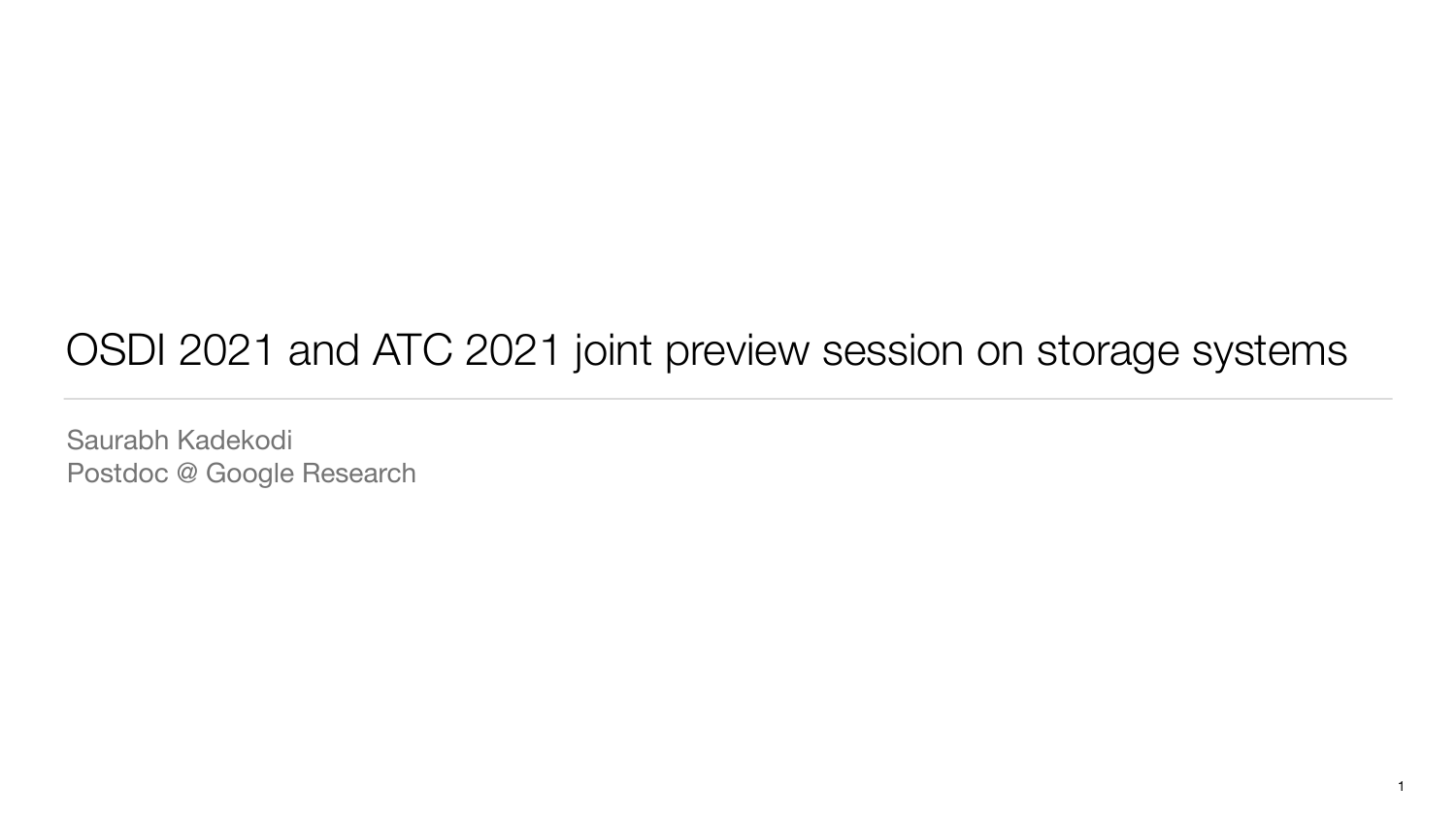## Introduction to storage systems

- **Objective: efficient storage and retrieval of data**
- Popular storage systems that we interact with regularly:
	- File systems
	- Databases
- We are going to focus on **file systems**
- File systems primarily deal with the storage and retrieval of files
- There are two main classes of file systems:
	- Local (store data locally on your computer / device): **Ext4, Btrfs, NTFS**
	- Distributed (data in cloud or datacenter): **GFS, Lustre, HDFS**



 $\mathcal{P}$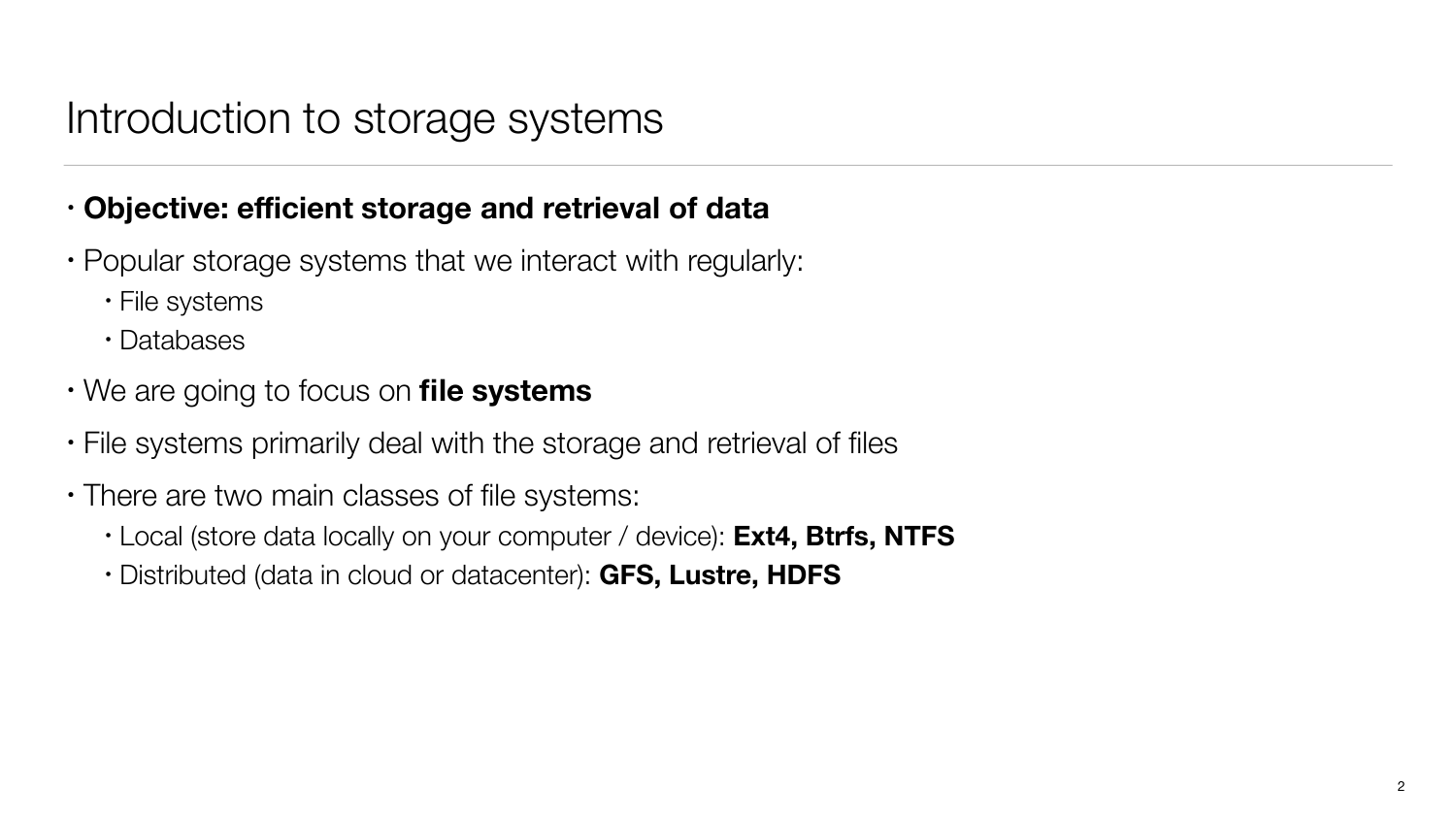## Research challenges in local file systems

#### **Metadata management**

- Efficiently managing file block locations, directory entries, permissions, etc. • Designing efficient indexing structures and fast lookup strategies
- 

#### **Data management**

- Efficiently storing and retrieving data to / from the storage devices
- Designing favorable on-device data layouts

#### **Crash consistency**

• Ensuring correctness of data across arbitrary system crashes and reboots

#### **Garbage collection**

• Reclaiming space occupied by deleted data

#### **File system device interface**

• Developing the right interface for higher flexibility, high device utilization, reducing redundant work

#### **Division of labor**

• Negotiating between host and device about best entity to perform certain tasks



3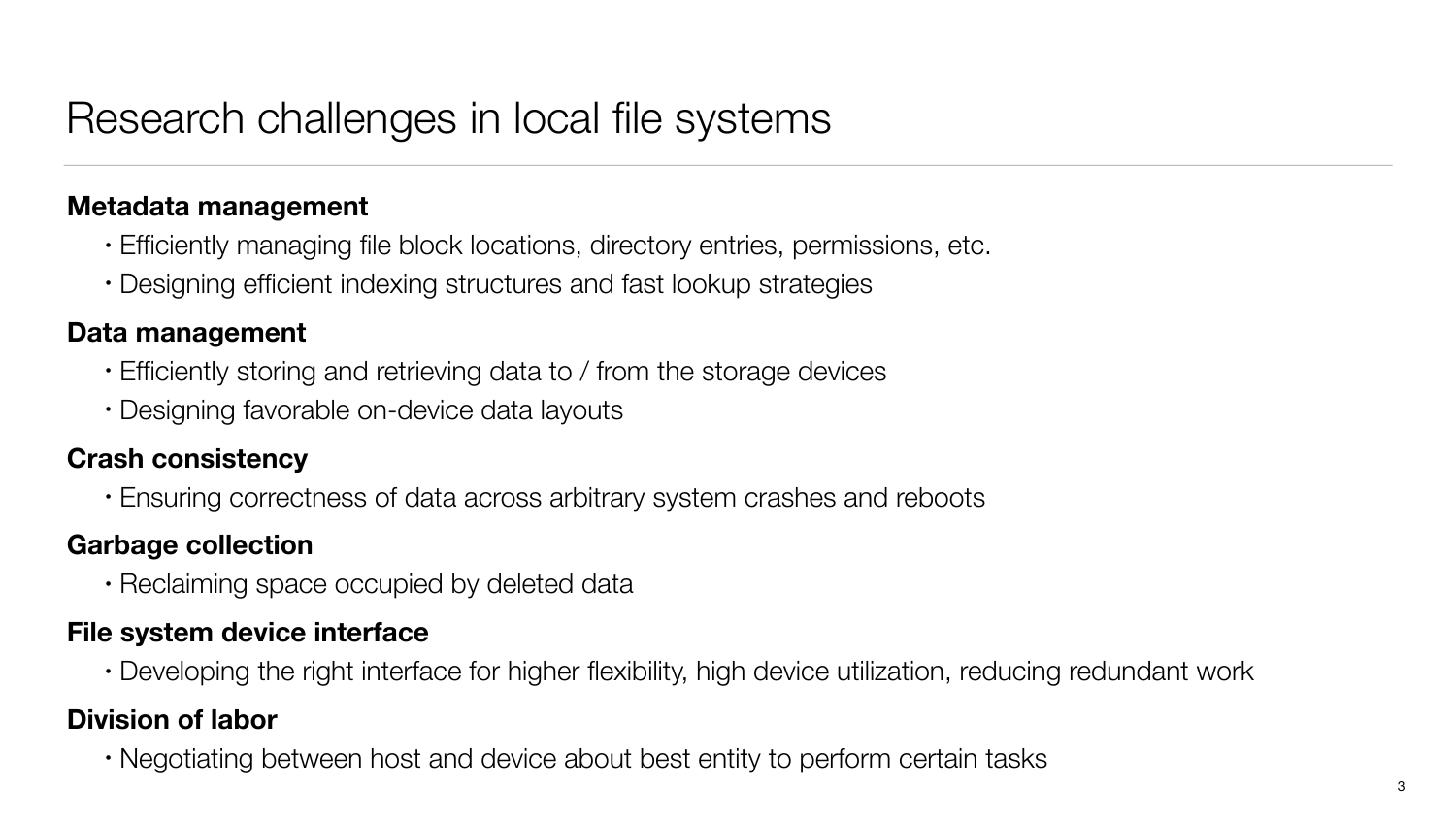## Research challenges in distributed file systems

#### **Fault tolerance**

- Ensuring adequate data reliability and availability typically via redundancy • Efficient reconstruction of lost data due to failed disk, decommissioned nodes, etc.
- 

#### **Metadata management**

- Similar to local file system metadata management
- Additional layer of indirection involving nodes, each of which typically contains a local file system

#### **Load balancing**

• Maintaining high and fair utilization of the nodes / devices for high throughput and predictable latency

#### **Scalability and concurrency**

• Ensuring high scalability as the size of the distributed file system increases via devices or nodes (or both)

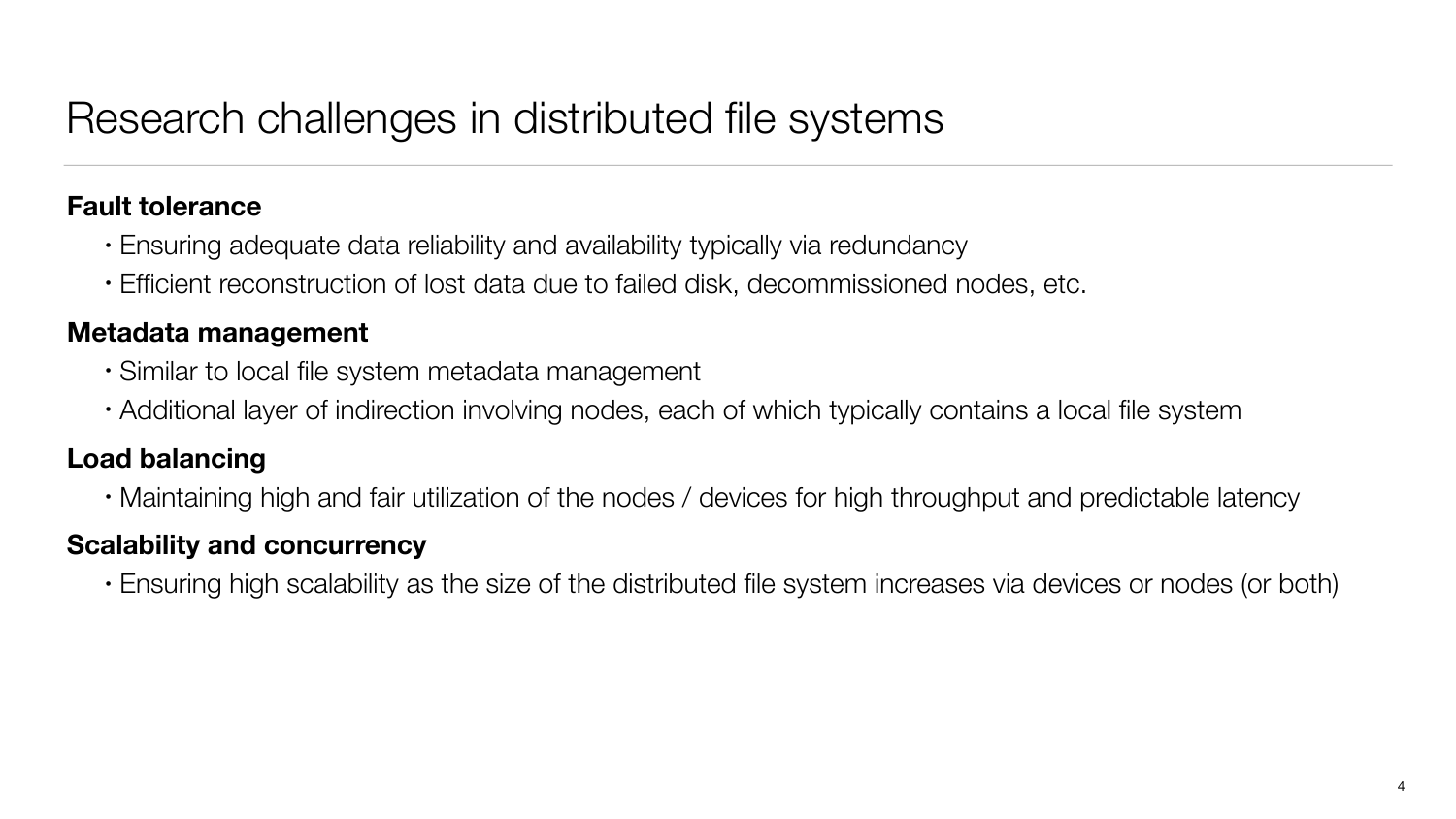- 
- Traditional block interface is unfit for SSDs and SMR devices underlying technology is append-only • SSDs and SMRs thus have complex firmwares with heavy internal IO and high over-provisioning • This increases the cost-per-usable-GB (called the block interface tax) by a lot
- 
- The block interface tax is projected to only get worse with larger devices

#### **Approach:**

- ZNS Zoned Namespace standard that identifies append-only ranges of logical block addresses • Does not perform complex in-device features; leaves that to the host file system
- 

**Result:** Higher flexibility, higher throughput, lower cost-per-usable-GB with no block interface tax

# ZNS: Avoiding the Block Interface Tax for Flash-based SSDs

FS Device Interface Data Management Division of Labor



### ATC 2021: July 15th (Thu) 8:45 am - 10:15 am PDT (Track 2)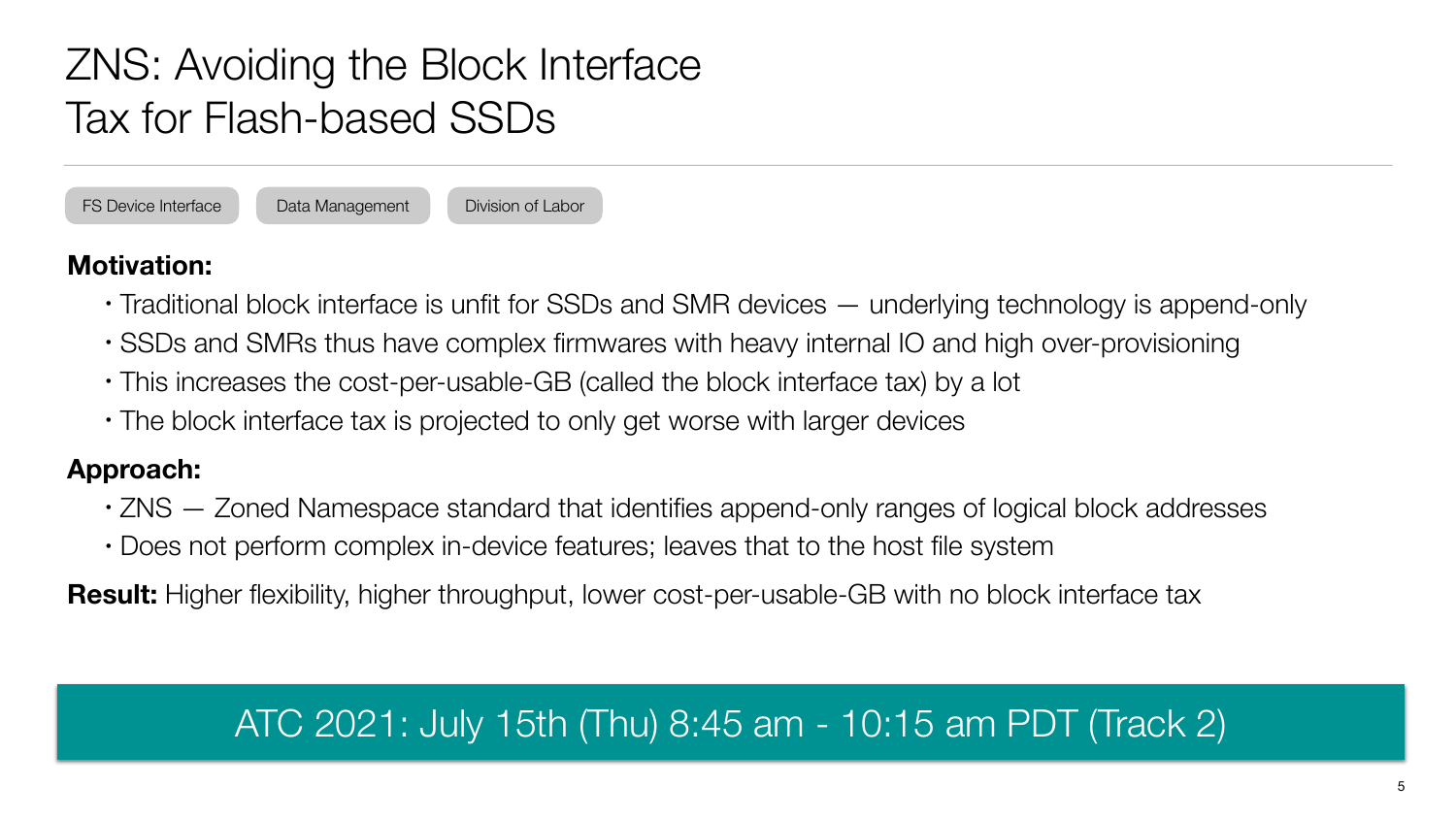- 
- Requires revamping the file system completely to incorporate zone-awareness
- 

• ZNS divides logical blocks into fixed-sized append-only zones — favorable for SSDs and SMR disks • Increased host file system overhead since cost of data copying initiated by host >> initiated by device

#### **Approach:**

• Enable sparse sequential writing within zone for more flexible garbage collection (segment cleaning)

- Offload the data copying operations to the device
- 
- Device can decide where to copy data in the device based on copy costs to different locations

**Result:** Higher throughput observed by leveraging device support due to reduced, more efficient IO

# ZNS+: Advanced Zoned Namespace Interface For Supporting In-Storage Zone Compaction

FS Device Interface Data Management Division of Labor Garbage Collection

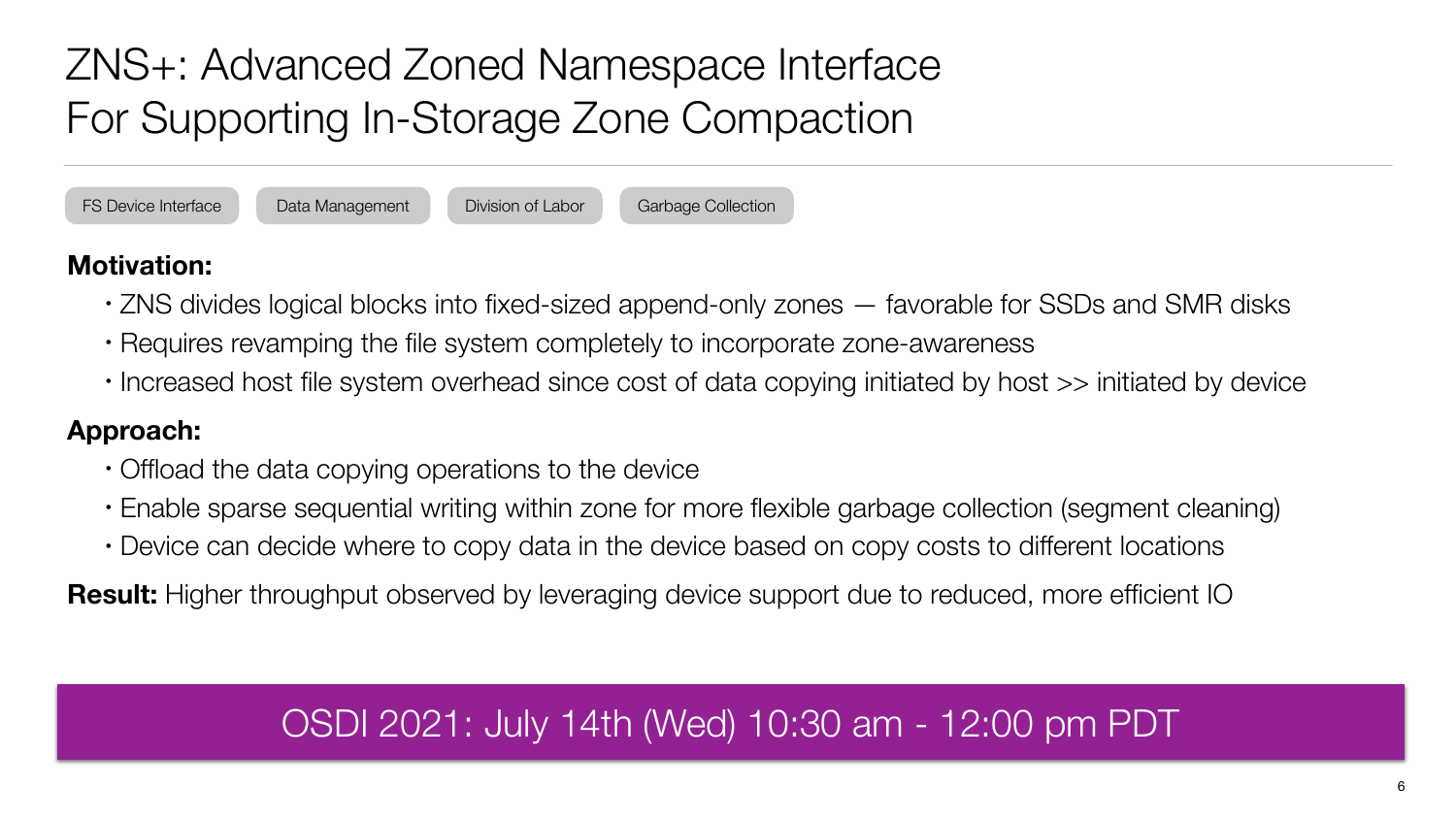• Instant interrupts on IO completion minimize latency, but batching IOPS per interrupt increases throughput • Adaptive heuristics of whether to fire an interrupt or wait lack semantic knowledge of latency-sensitive ops

- 
- 
- Mistaking a latency-sensitive op as a throughput op can large latency spikes

# Optimizing Storage Performance with Calibrated Interrupts

FS Device Interface Metadata Management

#### **Approach:**

- Inform the device of which ops are latency-sensitive to enable interrupt-calibration in the device
- A two-bit addition to requests sent to device can make this happen

**Result:** Tiny change to app to issue hints increases RocksDB throughput by 37% and reduces latency by 86%

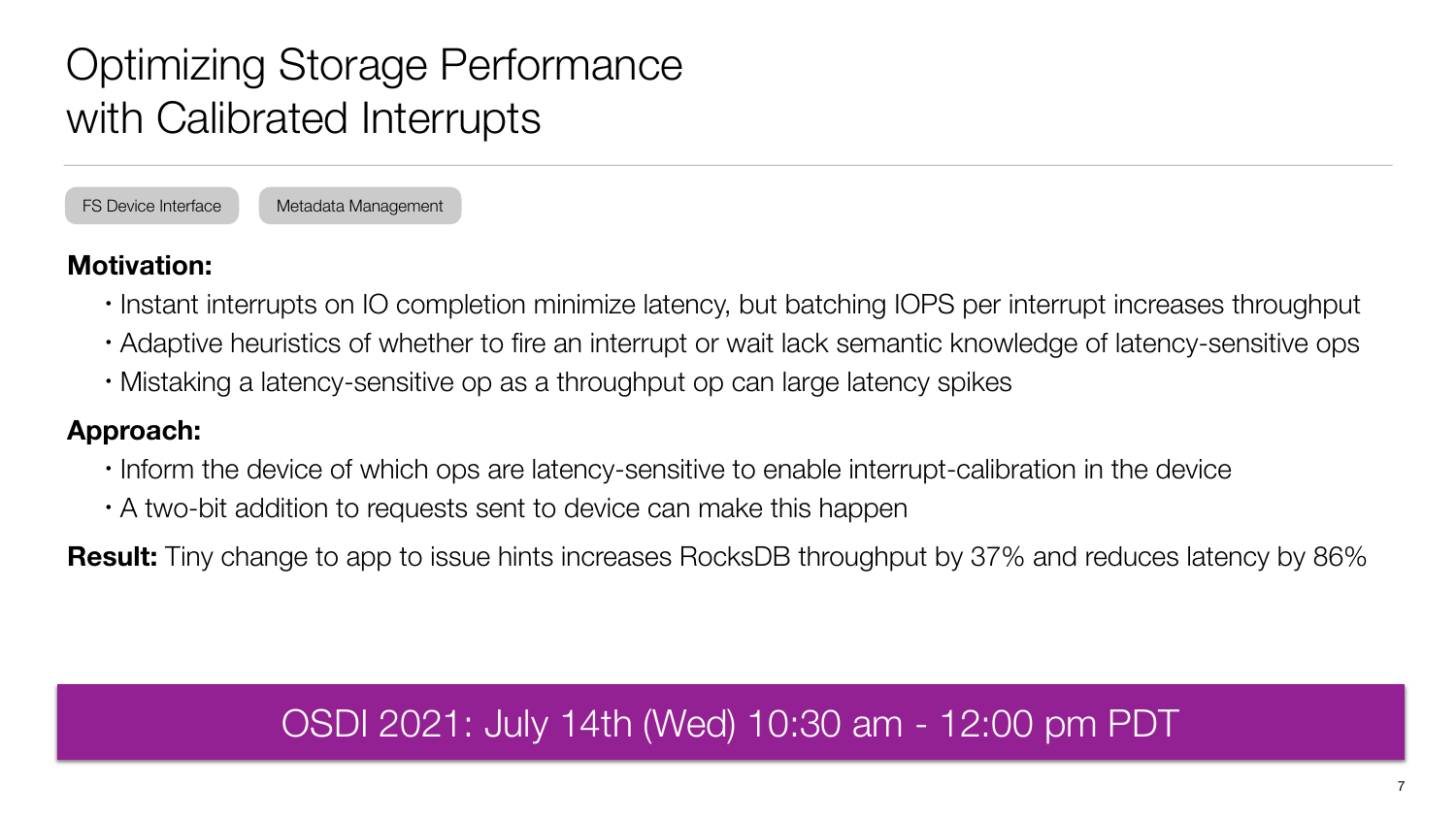# Modernizing File System through In-Storage Indexing

Metadata Management **FS Device Interface** Division of Labor

#### **Motivation:**

• Current SSD exposes a series of logical blocks, which are mapped to physical blocks by device firmware • Paper argues that this is an inflexible interface that puts lot of responsibility on the host file system

- 
- 
- File system aging also causes fragmentation resulting in performance slowdown

#### **Approach:**

- Paper proposes a interface and division of labor for better device management, lesser IO
- Key-value interface with device with a key-value store in the device
- Pushes file and directory indexing to the device
- Pushes transaction support to the device for crash consistency

**Result:** Simpler file system-device interface and lower IO amplification

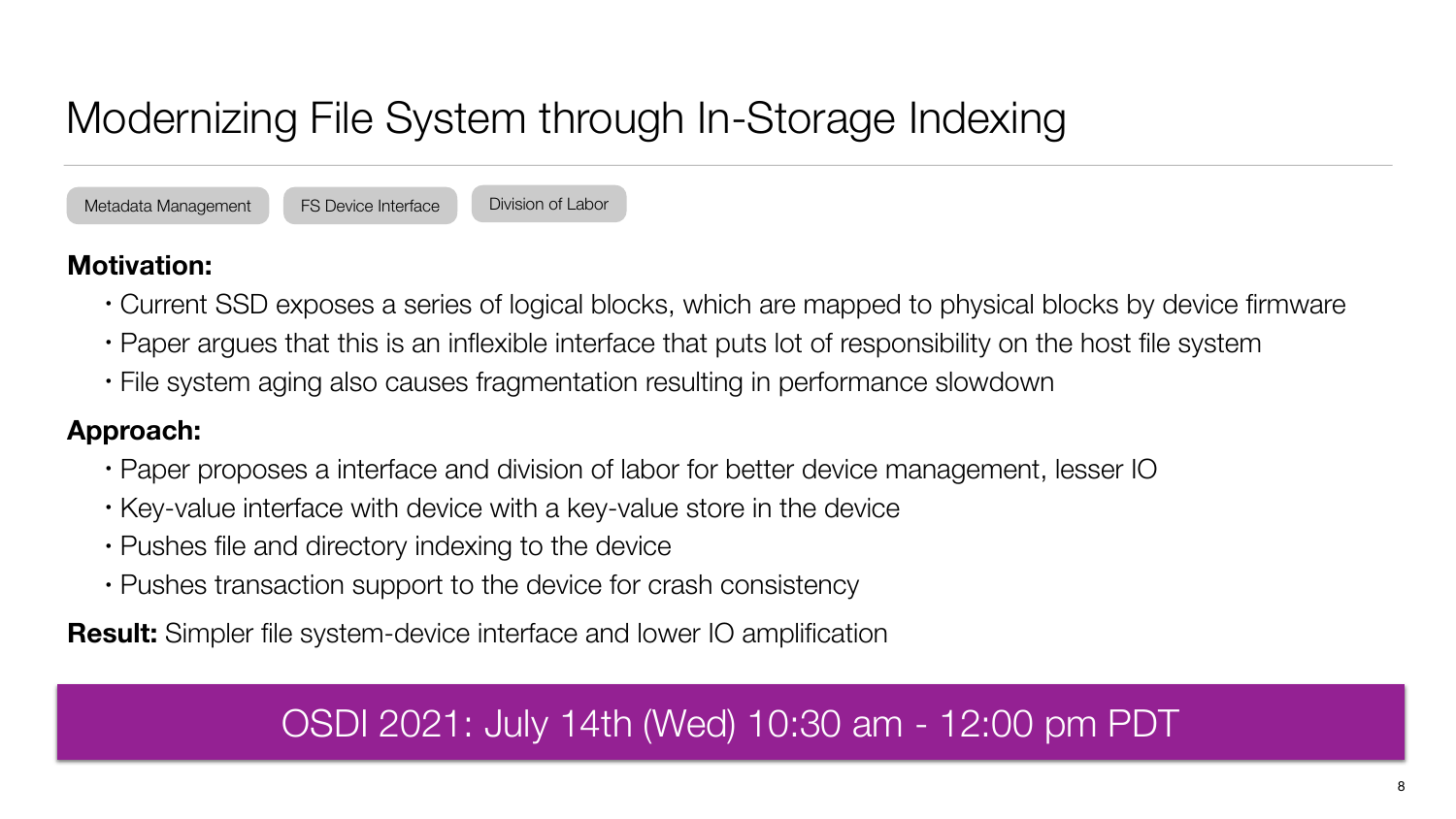- For multiple apps Linux storage stack can either provide low latency or high throughput, but not both • Multi-tenant deployments cause head-of-line blocking despite there being multiple IO queues (per-core)
- 

- Key insight: per-core IO queues + multi-queue storage + network hardware  $\approx$  network switches • Apply classical techniques of queueing and priority scheduling from networking literature
- 

**Result:** tens of latency sensitive apps can run alongside throughput bound apps with  $\mu$ s latency

#### **Approach:**

# Rearchitecting Linux Storage Stack for *μ*s Latency and High Throughput

Scalability and Concurrency | Load Balancing

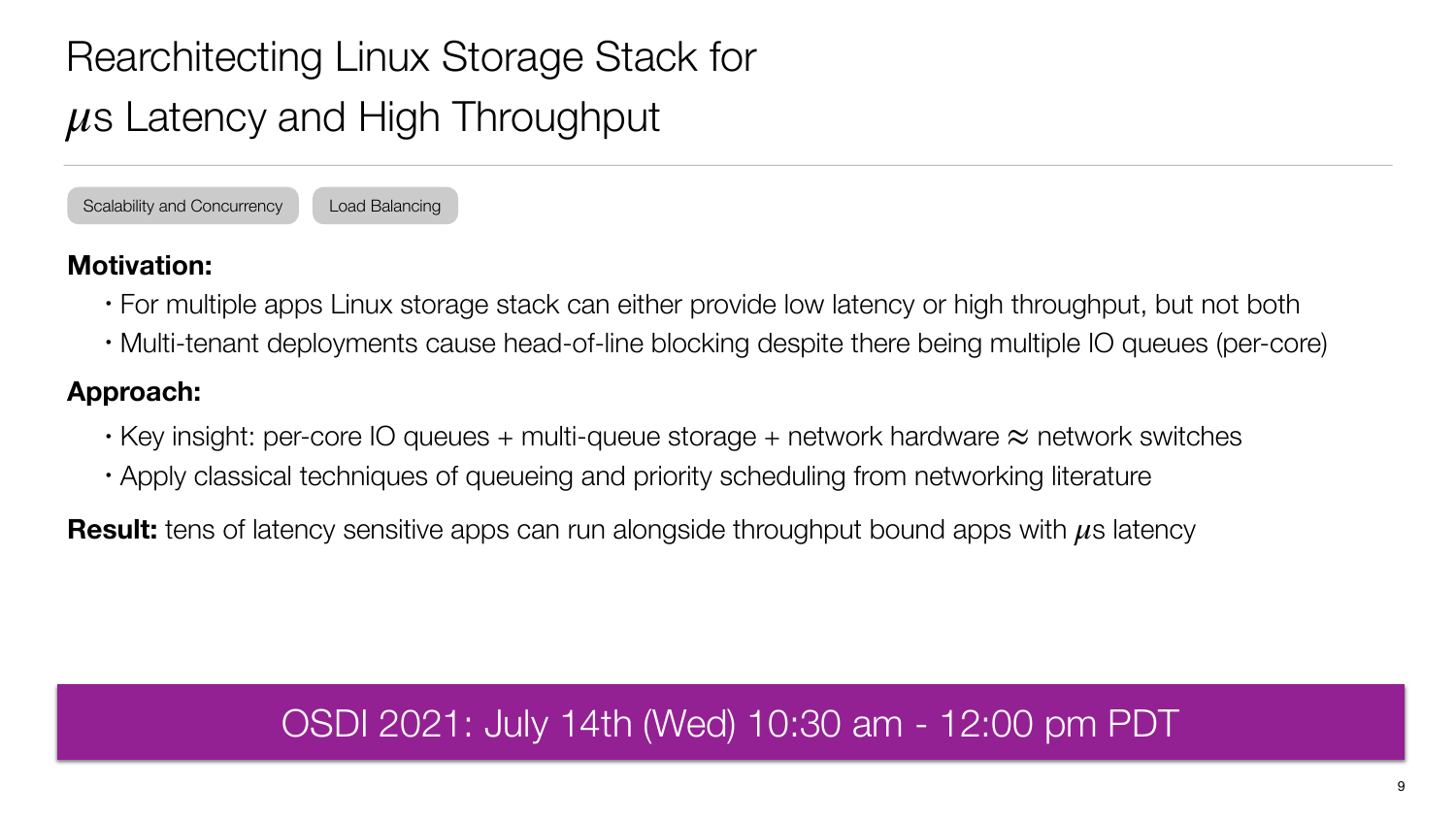- Reference counting is pervasive in kernel; page frames, nodes, file descriptors, etc.
- Millions of counters are not uncommon
- Existing distributed counters are per-core and suffer from excessive memory pressure and query latencies

#### **Approach:**

- A per-process counter instead of a per-core counter
- Counters only in processes that actually share the entity
- Per-process counters able to capture skew in popularity (degree of sharing); per-core counters cannot

**Result:** Up to 65x throughput increase in read shared file block; 124% increase in NGINX (web-server)

# LODIC: Logical Distributed Counting for Scalable File Access

Scalability and Concurrency Metadata Management



- 
-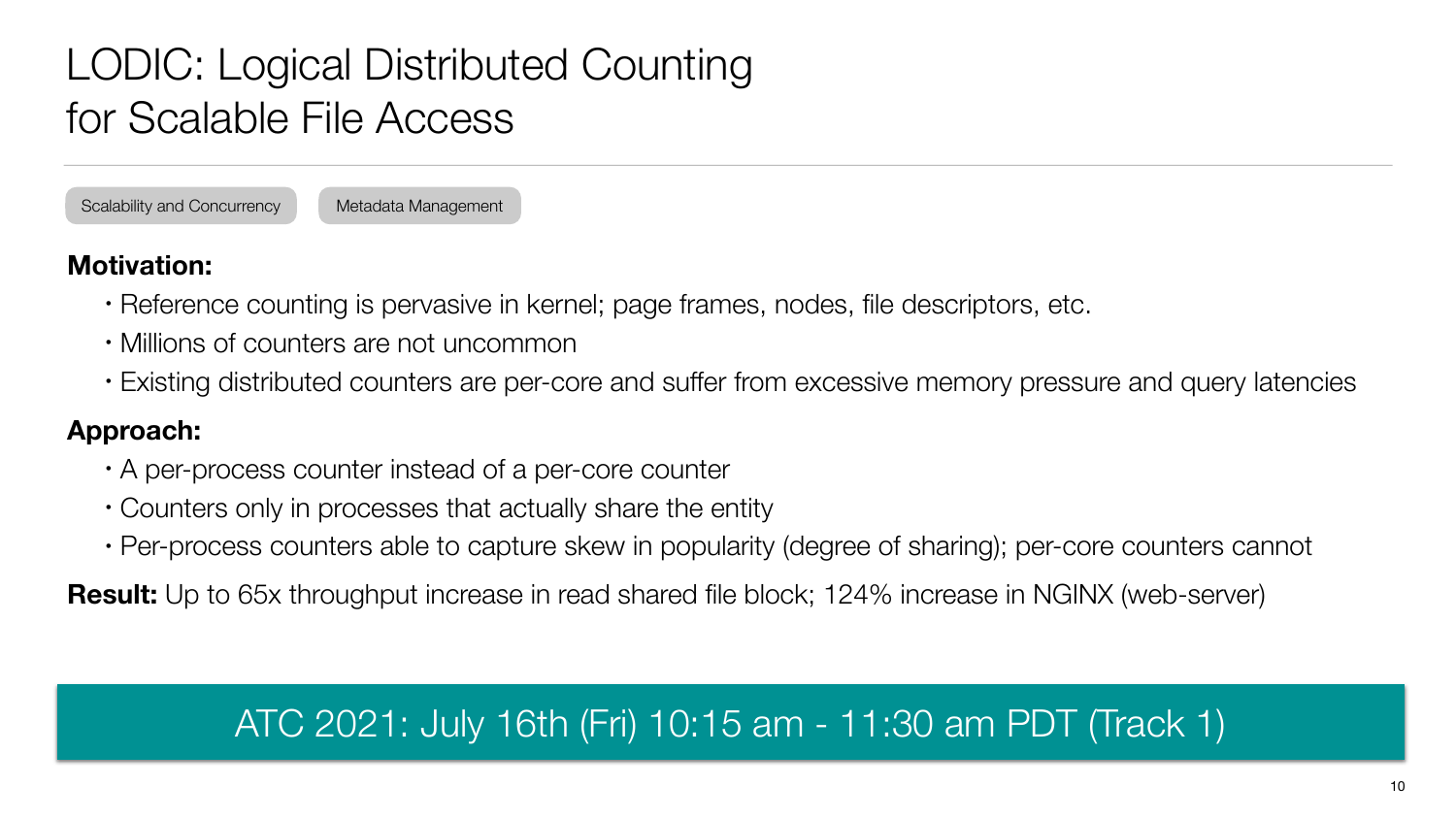- 
- 

• Journaling is a performance bottleneck in file systems, especially atop modern hardware (SSD, NVM) • Per-core journaling exists, but suffers from complex journal coherence mechanisms and write ordering

#### **Approach:**

- A per-core journal that overcomes the journal coherence mechanism while preserving parallelism
- Shared blocks in parallel journals form order-preserving write graphs (akin to transactions)
- Each per-core journal maintains UUIDs of other per-core journal transactions and commit order
- Can replace external journal like JBD2; i.e. no change required to file system

**Result:** Journal-bottlenecked workloads see an improvement of up to 4000%

# Z-Journal: Scalable Per-Core Journaling

Scalability and Concurrency Crash Consistency

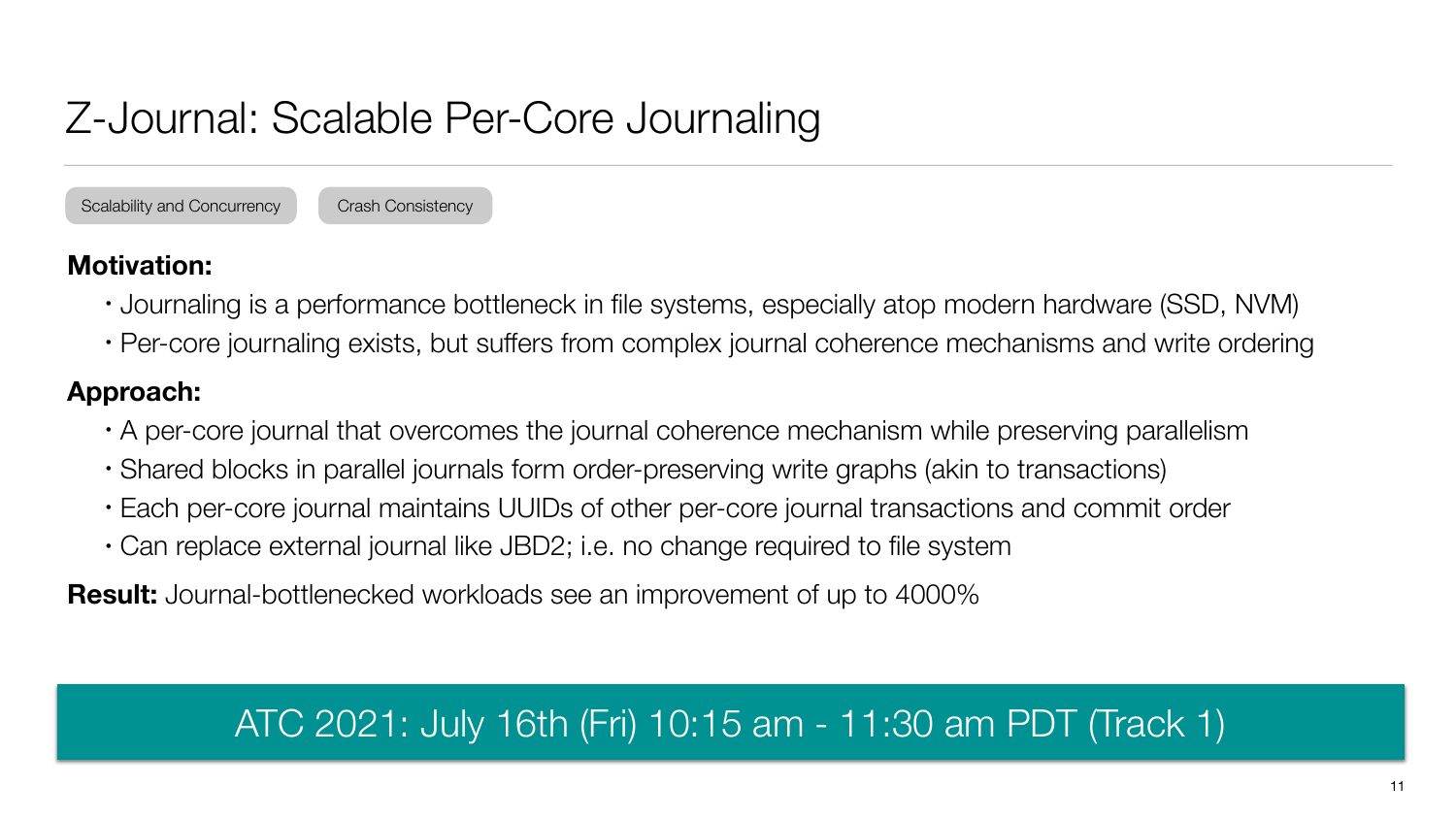- Device-Mapper Cache (DM-Cache) maps SSDs and HDDs as virtual block devices
- It enables high-performance SSDs to act as a cache for HDDs
- To ensure high performance DM-Cache asynchronously persists dirty bits of data in SSD
- Thus all data in SSD has to be considered dirty on system crash, causing astronomical recovery times (hrs)

- $\cdot$  Design a smarter data structure  $-$  an adaptive bit-tree (ABT) to allow fast synchronous dirty bit updates • ABT exploits spatial locality of updates and uses single bit to account for range of consecutive blocks
- 

#### **Approach:**

**Result:** Orders of magnitude reduction in DM-Cache recovery times with negligible metadata persistence cost

# MapperX: Adaptive Metadata Maintenance for Fast Crash Recovery of DM-Cache Based Hybrid Storage Devices

Metadata Management Crash Consistency



### ATC 2021: July 15th (Thu) 8:45 am - 10:15 am PDT (Track 2)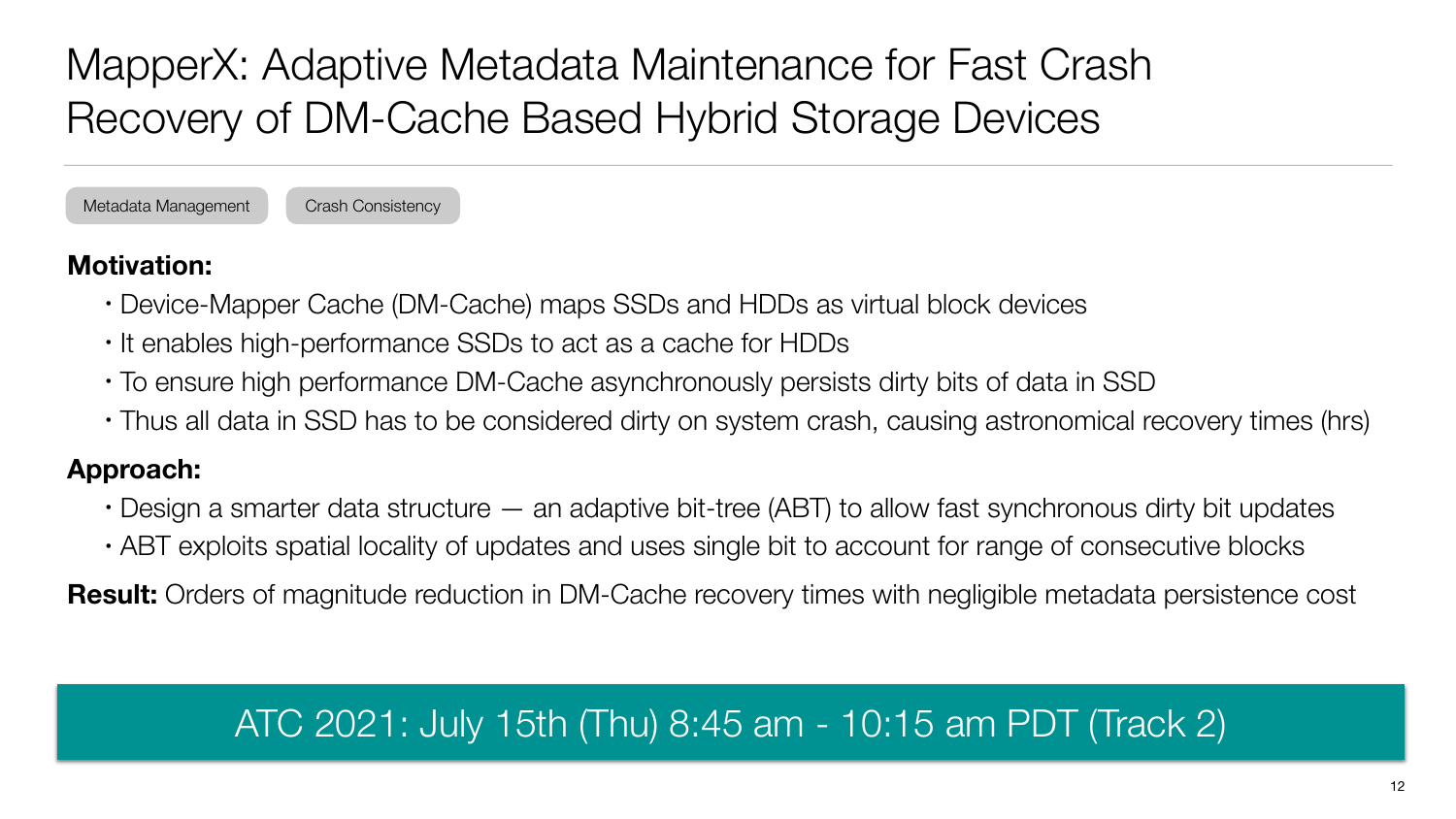- File systems do not scale to the parallelism provided by modern SSDs • Lock contention via unscalable data structure is a major source of overhead
- 
- File system and block layer need to exploit multiple cores to keep up with device parallelism

#### **Approach:**

- Reducing cache coherence by having per-core locks and counters
- Adding an abstraction (*file cell*) which repacks data and metadata to allowing multiple indexing entities
- Dividing allocation into multiple independent regions to facilitate concurrent file operations

**Result:** Order of magnitude higher throughput and significantly higher device utilization via high parallelism

# Max: A Multicore-Accelerated File System for Flash Storage

Metadata Management Data Management Scalability and Concurrency

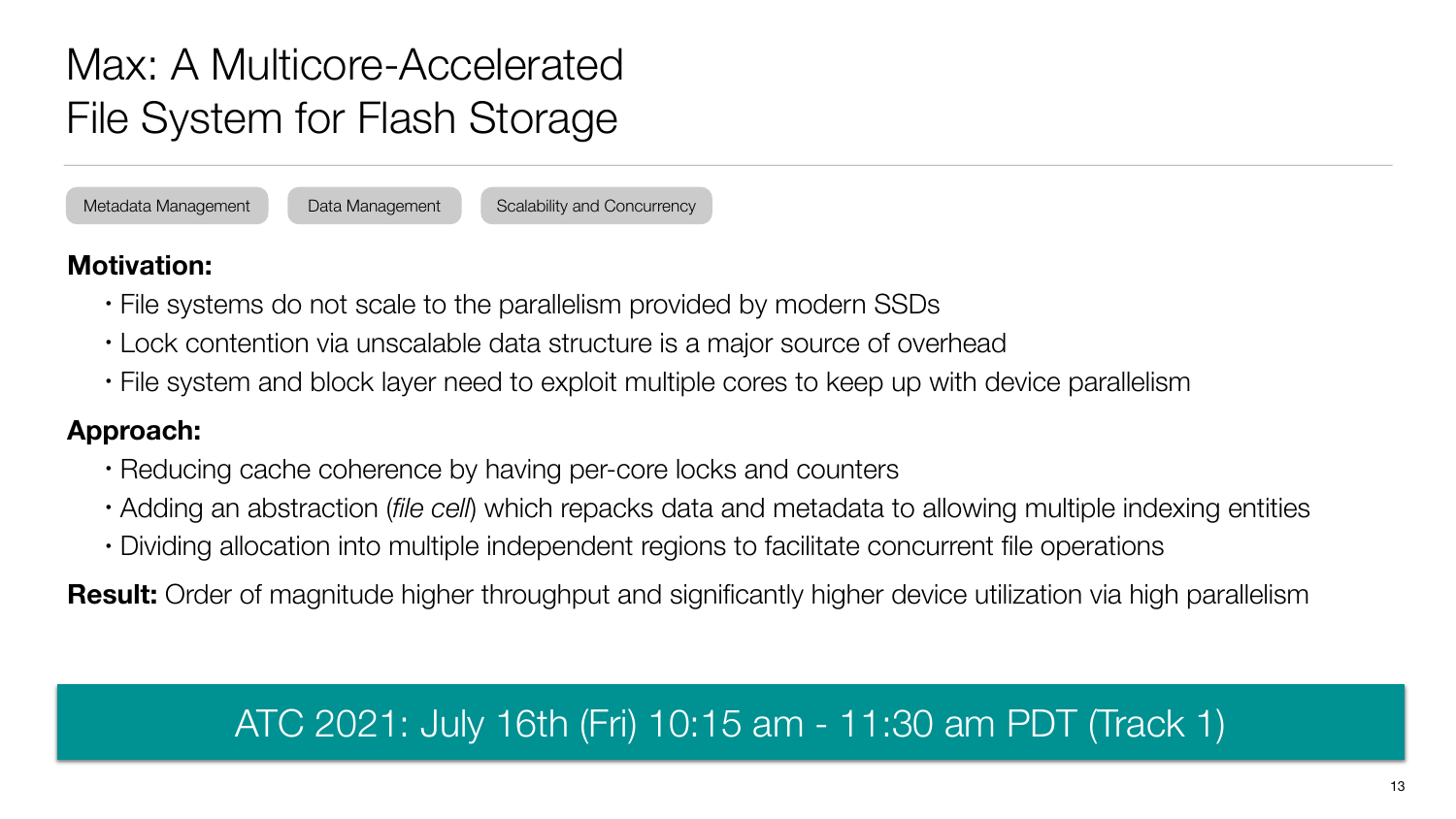- 
- 
- Frequent messaging between user-space and kernel causes user-space file systems to be slow • FUSE also suffers from lower reliability, availability and security (RAS) concerns • As devices get faster (persistent memory), RAS and performance problems of FUSE become worse

#### **Approach:**

- Understand and address RAS concerns of FUSE
- Lower latency using techniques like busy-wait instead of signals, parallelism via multiple daemon threads

**Result:** XFUSE enables user space file systems to have very low latency (4 *μ*s) and throughput > 8GB/s

# XFUSE: An Infrastructure for Running Filesystem Services in User Space

Metadata Management Division of Labor

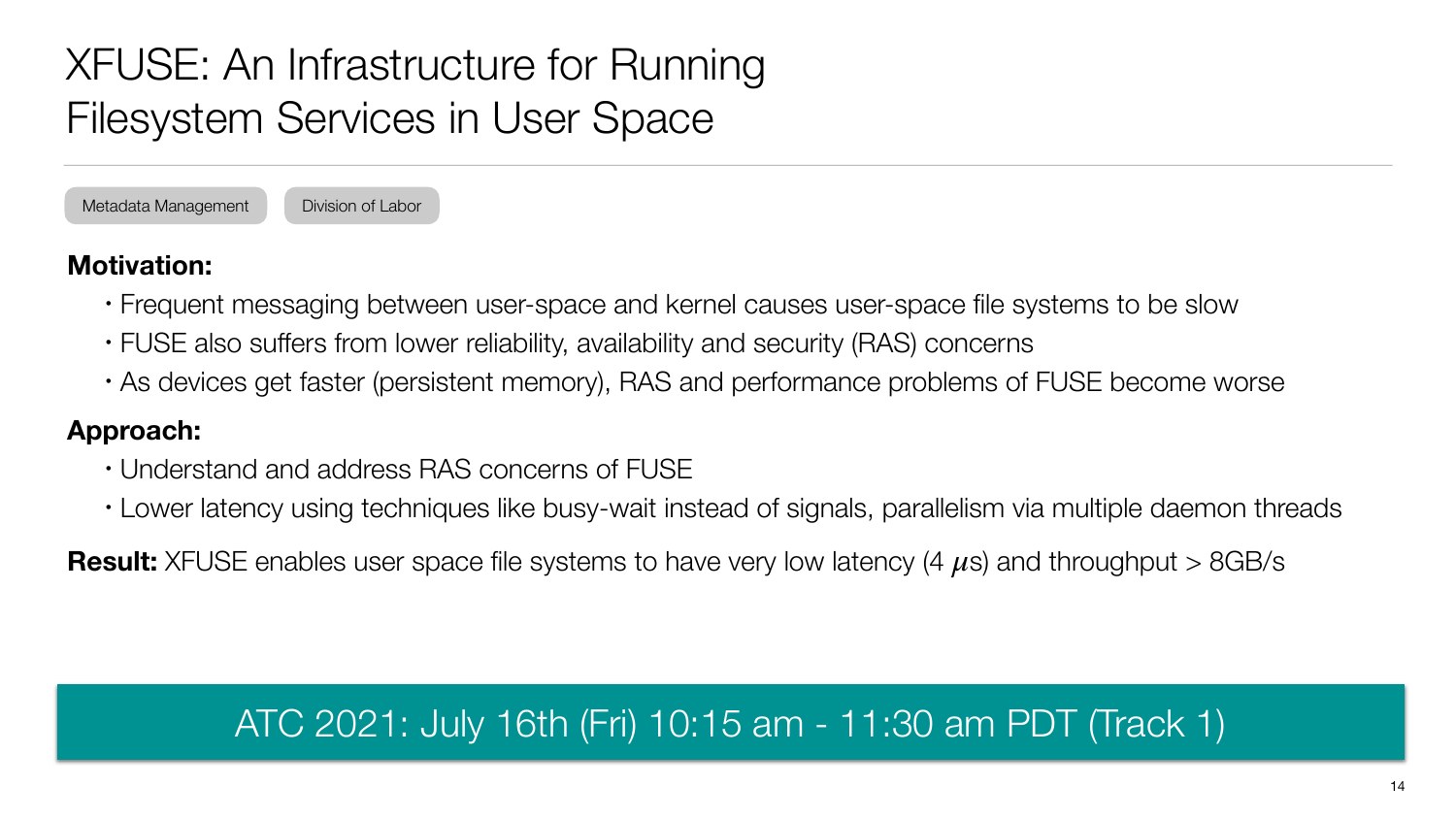- Existing erasure coding repair optimizations do not consider full-node failure
- Do not utilize full-duplex bandwidth for repair due to unbalanced repair solutions
- Cannot incorporate different priorities of repair owing to different erasure coding schemes requiring repair

#### **Approach:**

- Design a scheduling framework that can optimize for full-node recovery
- Construct a repair directed acyclic graph (RDAG) to capture data routing and chunk dependencies

**Result:** Accelerated repair times of full-node failures significantly

# Boosting Full-Node Repair in Erasure-Coded Storage

Fault Tolerance Scalability and Concurrency Load Balancing



### ATC 2021: July 15th (Thu) 8:45 am - 10:15 am PDT (Track 2)